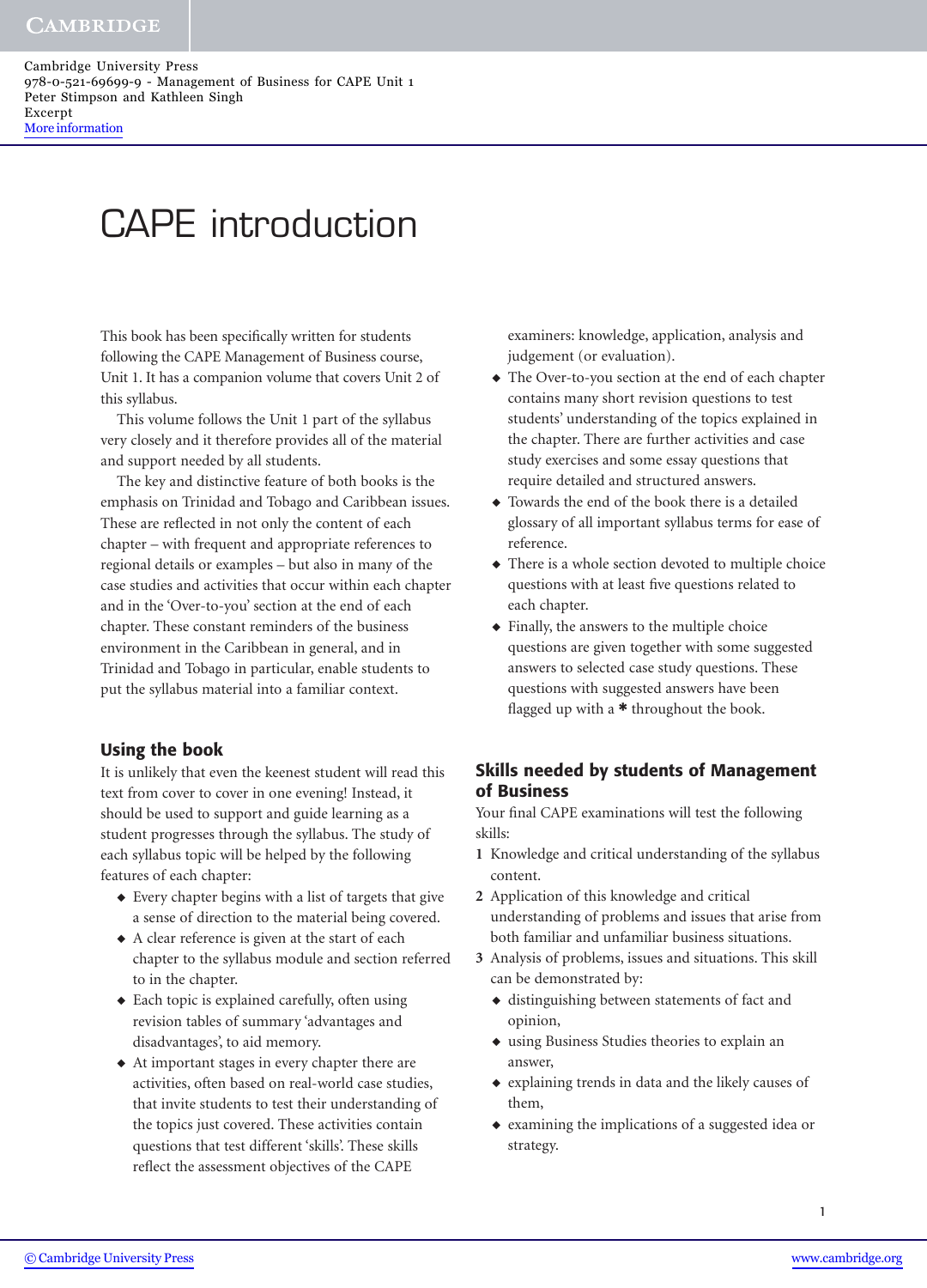## **CAMBRIDGE**

Cambridge University Press 978-0-521-69699-9 - Management of Business for CAPE Unit 1 Peter Stimpson and Kathleen Singh Excerpt [More information](http://www.cambridge.org/0521696992)

CAPE introduction

- **4** Evaluation and judgement. This skill can be demonstrated by:
	- ◆ weighing up the reliability of data,
	- ◆ discussing issues and arguing points in order to reach an appropriate conclusion,
	- ◆ discriminating between alternative explanations,
	- ◆ judging the usefulness of the main concepts and models of Business Studies.

All of these skills will be developed as you progress through this book, especially if you work through the many questions that are presented for your selfassessment.

Finally, the author hopes that the book, as well as providing essential subject support for CAPE students, will achieve two further objectives. Firstly, it will encourage students to be observant and curious about all forms of business activity. Secondly, as a consequence, they will be keen to discover what is happening in business organisations at both national and local levels and to bring these findings to their studies. You are strongly advised to support and update your knowledge through frequent references to business newspapers and magazines, business-oriented TV programmes and business internet sites.

Good luck with your examinations!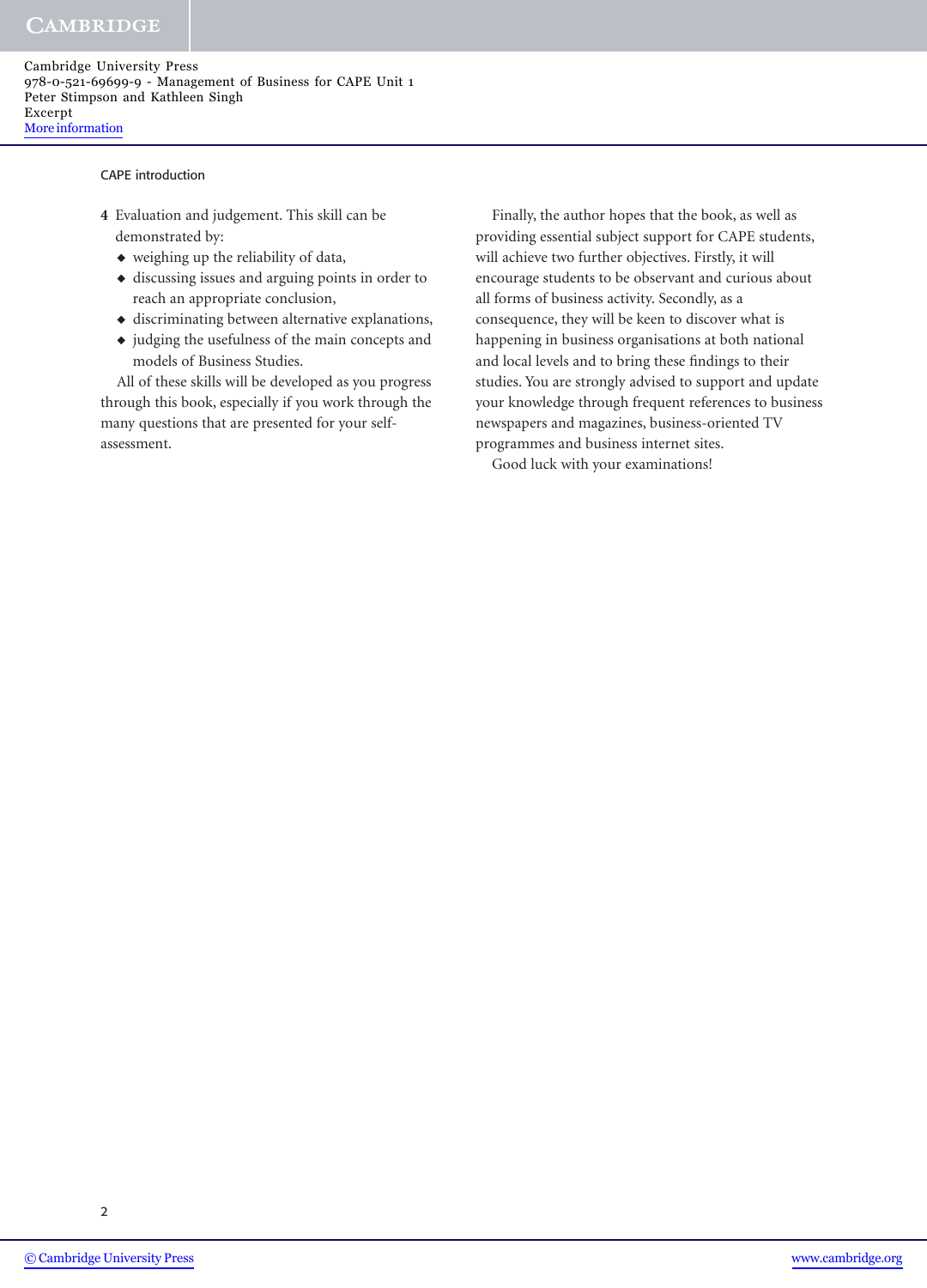# Unit 1 Management principles and processes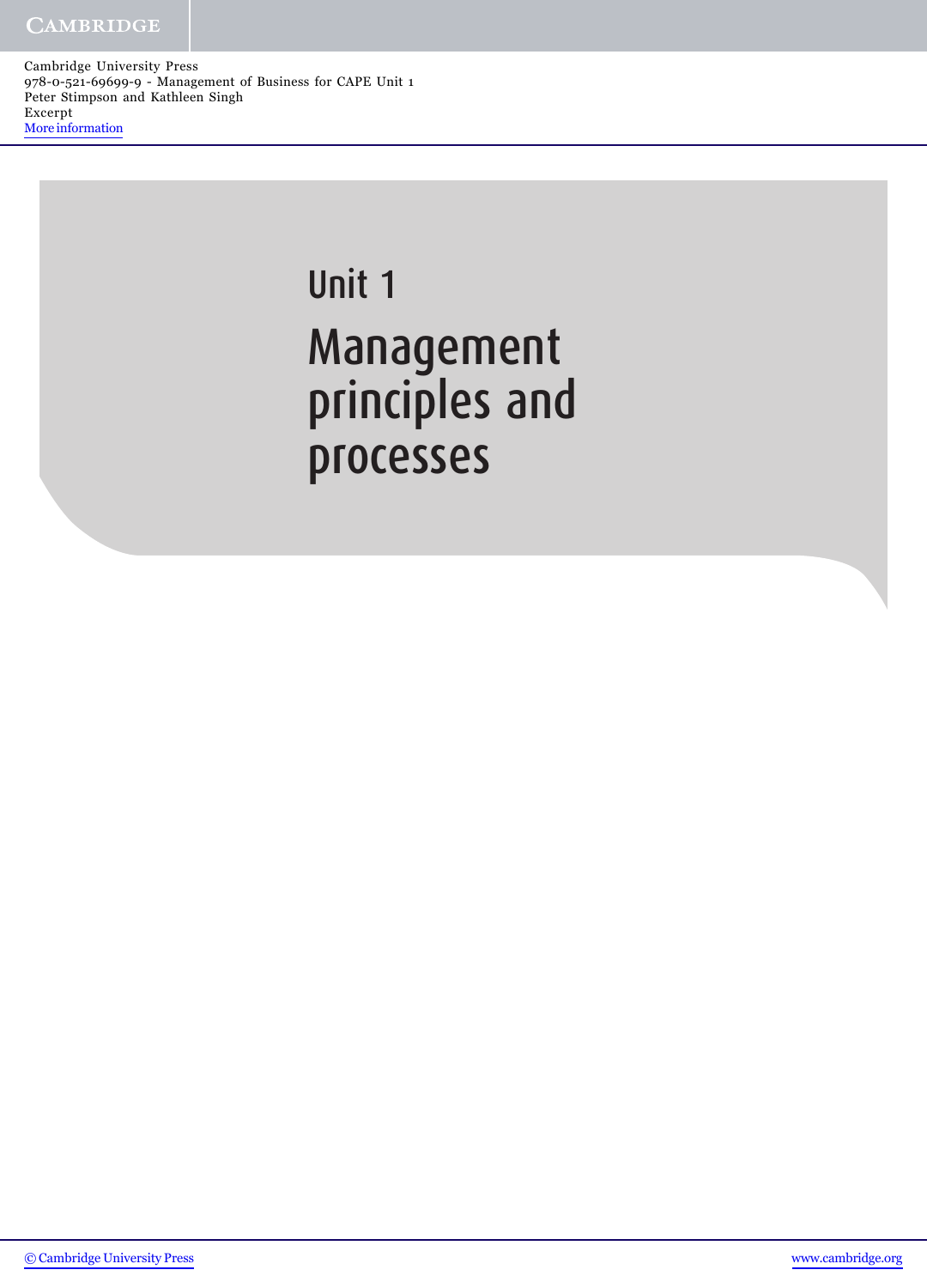## 1 Types of business activity

**This chapter covers Unit 1, Module 1, Sections 1 and 2 of the CAPE syllabus. On completion of this chapter you should be able to:**

- ➤ understand the nature of economic activity and the problem of choice
- ➤ classify industries into levels of economic activity primary, secondary and tertiary
- ➤ understand the differences between the private and public sector in your own country
- ➤ identify the different forms of legal organisation of business and evaluate the most appropriate one for different businesses
- ➤ evaluate the arguments for and against privatisation of state-owned industries

#### **Introduction**

Many business managers are paid high salaries to take risks and make decisions that will influence the future success of their business. Much of this book is concerned with how these decisions are made, the information needed to make them and the techniques that can assist managers in this important task. However, no student of Business Studies can hope to make much progress in the study of this subject unless they have a good understanding of the economic environment in which a business operates. Business activity does not take place in isolation from what is going on around it. The very structure and health of the economy will have a great impact on how successful business activity is. The central purpose of this whole Unit 'Business and the environment' is to introduce the inter-relationships between businesses, the world in which they operate and the limits that this world imposes on business activity. This first chapter explains the reasons for and nature of business activity and the types of business units that exist in a modern economy.

## **Economic activity and the problem of choice**

We live in a world of great wealth *and* great scarcity. Very poor people are unable to obtain the very basic requirements of life – food, clean water, shelter – and they have great and unsatisfied wants. Even very rich people may not be able to satisfy all of their wants for luxury goods and services. It should be clear to us all that there are insufficient goods to satisfy all of our needs and wants at any one time. It is the purpose of economic activity to provide for as many of our wants as possible, yet we are still left wanting more. This 'shortage' of products and the resources needed to make them lead to us all having to make choices. As we cannot satisfy all of our wants then we must choose which we will satisfy now and which we will forgo. If we are careful and rational we will choose those things that give us the greatest benefit, leaving out those things of less value to us. This need to choose is not exclusive to people as consumers. All economic units have to make choices – governments, businesses, workers, charities and so on.

#### **Opportunity cost**

This need to choose leads to the first important principle of our subject – opportunity cost.

In deciding to purchase or obtain one item we must give up other goods as they cannot all be purchased. The benefit that we are giving up from not having the next most desirable item is called 'opportunity cost'. It is the opportunity lost from not obtaining this item instead of the one we chose.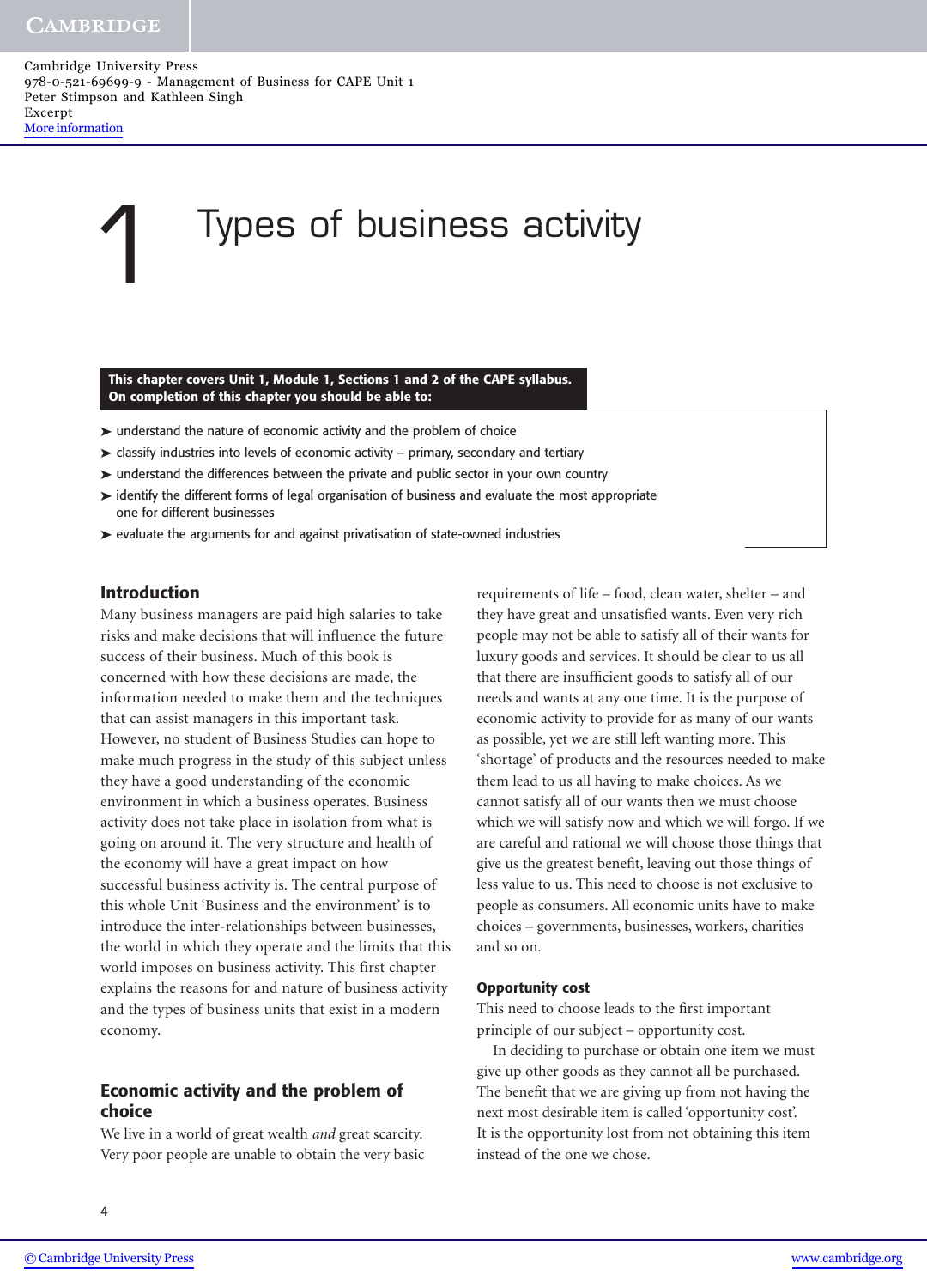## **CAMBRIDGE**

Cambridge University Press 978-0-521-69699-9 - Management of Business for CAPE Unit 1 Peter Stimpson and Kathleen Singh Excerpt [More information](http://www.cambridge.org/0521696992)



With limited resources if consumers choose to buy the i-pod then the trainers become the opportunity cost.



With limited resources if government chooses to build the warship then the hospital becomes the opportunity cost.

### **What is business activity?**

Businesses identify the needs of consumers or other firms. They then purchase resources – or factors of production – in order to produce goods and services that satisfy these needs, usually with the aim of making a profit. Before we go on it will be useful to explain some important business terms that have either already been used, or will be referred to soon, in this chapter.

**Factors of production** These are the resources needed by business. They are:

- ◆ *Land* this general term not only includes land itself but all of the renewable and non-renewable resources of nature, such as coal, crude oil and timber.
- ◆ *Labour* manual and skilled labour make up the workforce of the business.
- ◆ *Capital* this is not just the finance needed to set up a business and pay for its continuing operations, but also all of the man-made resources used in production. This includes computers, machines, factories, offices and vehicles.

Types of business activity

◆ *Enterprise* – this is the driving force, provided by risk-taking individuals, that combines the other factors of production into a unit that is capable of producing goods and services. It provides a managing, decision making and co-ordinating role.

**Consumer goods** These are physical and tangible goods sold to the general public. They include cars and washing machines, which are referred to as durable consumer goods. Non-durable consumer goods include food, drinks and sweets that can only be used once.

**Consumer services** These are non-tangible products that are sold to the general public and include hotel accommodation, insurance services and train journeys.

**Capital goods** These are physical goods that are used by industry to aid in the production of other goods and services, such as machines and commercial vehicles.

### **Classification of business activity**

Firms produce a vast range of different goods and services, but it is possible to classify these into three broad types of business activity. These broad categories are also the three stages involved in turning natural resources, such as oil and timber, into the finished goods and services demanded by consumers. The stages are:

**Primary sector business activity** Those firms engaged in farming, fishing, oil extraction and all other industries that extract natural resources so that they can be used and processed by other firms.

**Secondary sector business activity** Those firms that manufacture and process products from natural resources, including computers, brewing, baking, clothes making and construction.

**Tertiary sector business activity** Those firms that provide services to consumers and other businesses, such as retailing, transport, insurance, banking, hotels and tourism.

**Changes in business activity** It is very important to recognise two features of this classification of business activity: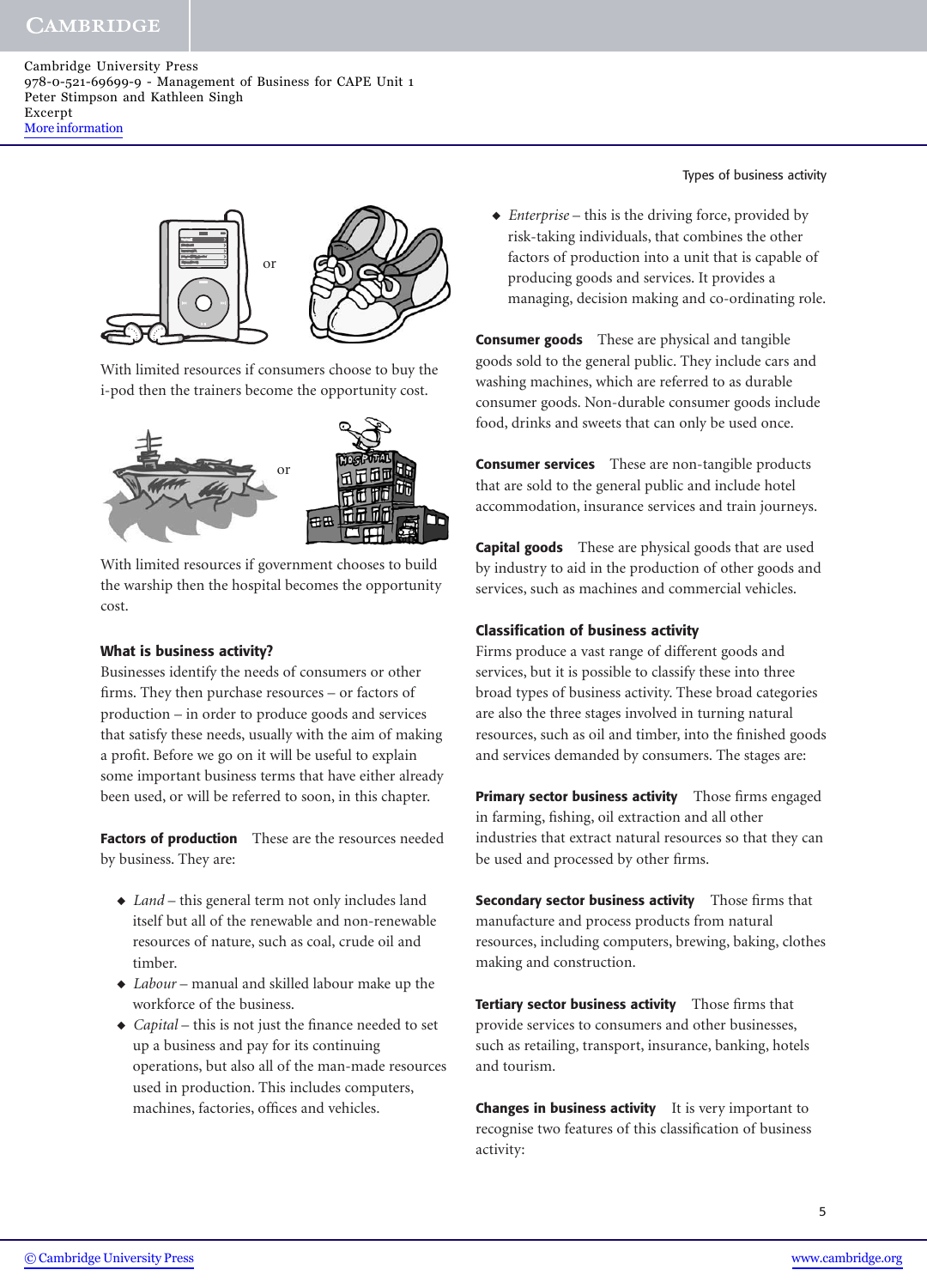## **CAMBRIDGE**

Cambridge University Press 978-0-521-69699-9 - Management of Business for CAPE Unit 1 Peter Stimpson and Kathleen Singh Excerpt [More information](http://www.cambridge.org/0521696992)

Management of Business – Unit 1

**1** The importance of each sector in an economy changes over time. *Industrialisation* is the term used to describe the growing importance of the secondary sector manufacturing industries in developing countries. The relative importance of each sector is measured in terms either of employment levels or output levels as a proportion of the whole economy. In many countries of Africa and Asia, the relative importance of secondary sector activity is increasing. This brings many benefits as well as problems:

*Benefits*:

- ◆ Total national output (Gross Domestic Product) increases and this raises average standards of living.
- ◆ Increasing output of goods can result in lower imports and higher exports of such products.
- ◆ Expanding manufacturing businesses will result in more jobs being created.



Secondary production – shoe factory in the Dominican Republic *Source*: Still Pictures.



Tertiary sector – Le Sport Hotel in St Lucia *Source*: Still Pictures.



Primary production – tobacco growing in Cuba *Source*: Still Pictures.

- ◆ Expanding and profitable firms will pay more tax to the government.
- ◆ Value is added to the countries' output of raw materials rather than just exporting these as basic, unprocessed products. *Problems*:
- ◆ The chance of work in manufacturing can encourage a huge movement of people from the country to the towns, which leads to housing and social problems.
- ◆ Imports of raw materials and components are often needed, which can increase the country's import costs.
- ◆ Much of the growth of manufacturing industry is due to the expansion of multinational companies. The consequences of these are covered later in this chapter.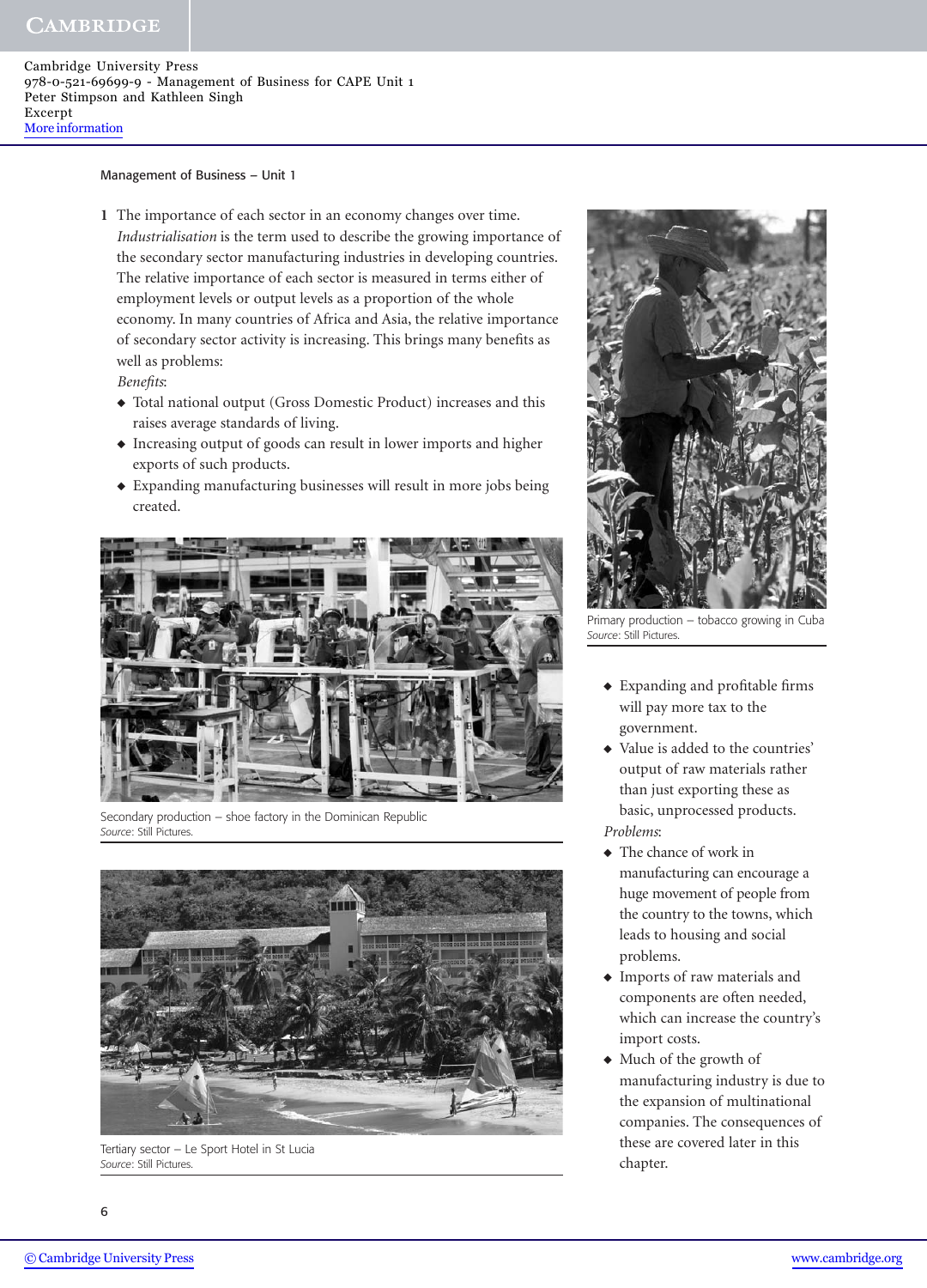> In more developed economies, the situation is reversed. There is a general decline in the importance of secondary sector activity and an increase in the tertiary sector. This process is termed deindustrialisation. In the UK the proportion of total output accounted for by secondary industry has fallen by 15% to 23% in 25 years. The reasons for this include:

- ◆ Rising incomes associated with higher living standards have led consumers to spend much of their extra income on services rather than more goods. There has been substantial growth in tourism, hotels and restaurant services, financial services and so on – yet spending on physical goods is rising more slowly.
- ◆ As the rest of the world industrialises, so manufacturing businesses in the developed countries face much more competition and these rivals tend to be more efficient and use cheaper labour. Therefore, rising imports of goods are taking markets away from the domestic secondary sector firms.
- **2** The importance of each sector varies significantly between different economies.

Table 1.1 gives details of the differences that exist between different countries' economies and the share of total employment accounted for by each sector of industry.

## **Private and public sectors**

Industry may also be classified in other ways, for example by public or private sector and by type of legal organisation. As we shall see, these two types of classification are inter-linked as some types of legal

| <b>Country</b>      | <b>Primary</b> | <b>Secondary</b> | <b>Tertiary</b> |
|---------------------|----------------|------------------|-----------------|
| United Kingdom      | $\mathcal{P}$  | 22               | 76              |
| Zimbabwe            | 36             | 30               | 34              |
| Trinidad and Tobago | 9              | 26               | 65              |

Table 1.1 Employment data 2005 – as percentage of total employment

Types of business activity

structure are only found in the private sector. *What is the private sector of the economy?* The private sector comprises businesses owned and controlled by individuals or groups of individuals. In nearly every country, most business activity is in the private sector. The types and sizes of businesses in the private sector can vary considerably. In developing economies the private sector is small. This is because of the lack of entrepreneurial skill and the low levels of savings that are characteristic of this sector. The legal organisation of firms in the private sector is covered below.

*What is the public sector of the economy?*

The public sector comprises organisations accountable to and controlled by central or local government (the state). In most countries, certain important goods and services are provided by these state-run organisations as it is argued that they are too significant to be left to private businesses. These usually include health and education services, defence, public law and order (police force). In some countries, important 'strategic' industries are also state owned and controlled, such as energy, telecommunications and public transport. In recent years, there has been a trend towards selling these off to the private sector – privatisation – and the impact of this policy is analysed after the section on private sector organisations. In the Caribbean the public sector is the larger sector. This sector employs more people than the private sector.

## **The legal structure of business organisations – the private sector** (see Figure 1.1)

**Sole traders** This is the most common form of business organisation. One person provides the permanent finance



Figure 1.1 The private sector - legal structure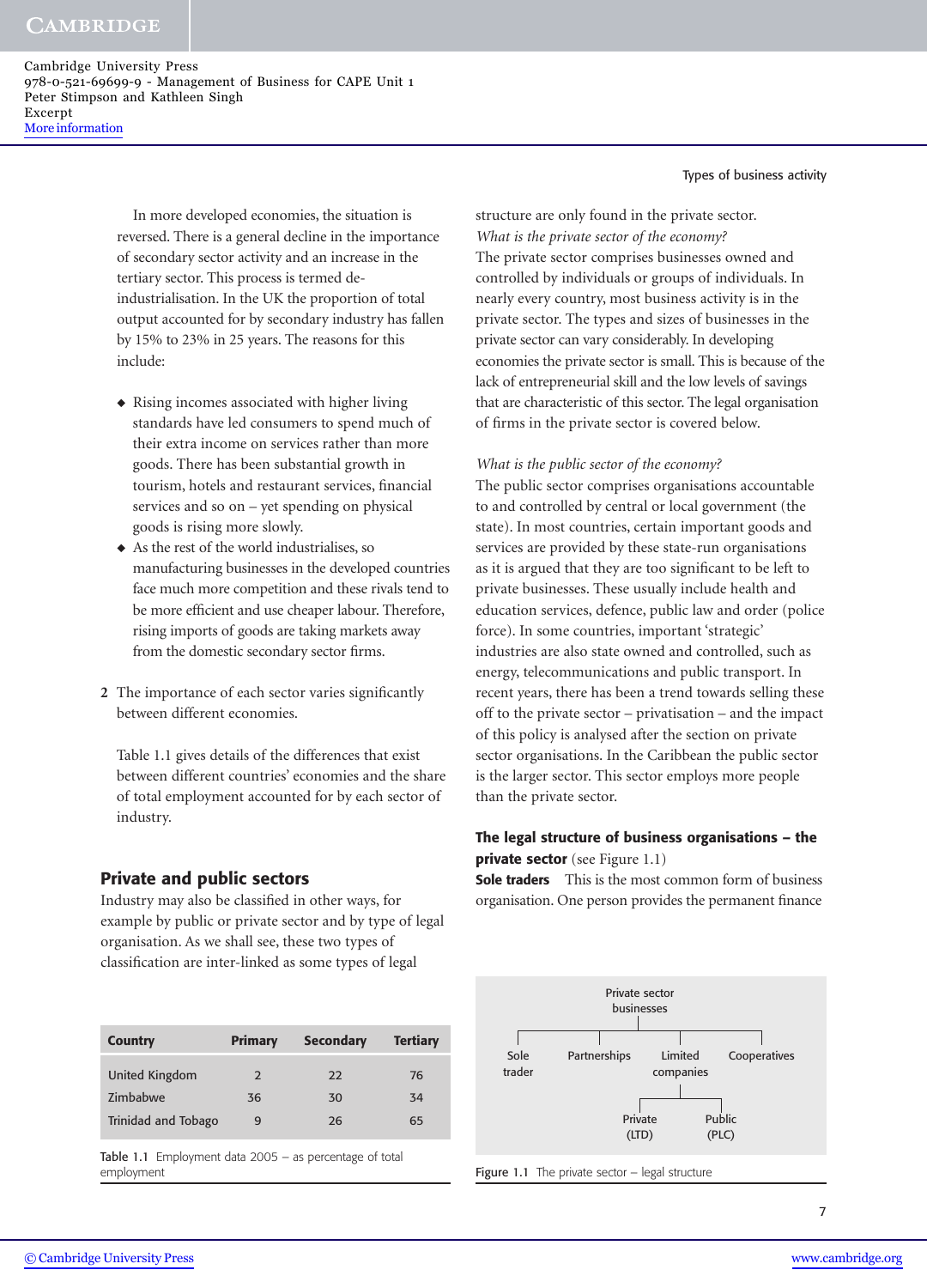#### Management of Business – Unit 1

and, in return, has full control of the business and is able to keep all of the profits. Although there is a single *owner* in this business organisation, it is common for sole traders to employ others, but the firm is likely to remain very small. Because of this, although they are great in number, sole traders account for only a small proportion of total business turnover. All sole traders have unlimited liability. This means that the owner's personal possessions and property can be taken to pay off the debts of the business, should it fail. This can discourage some potential entrepreneurs from starting their own businesses.

Another significant problem is to do with finance for expansion. Many sole traders remain small because the owner wishes to remain in control of their own business, but another reason is the limitations that they have in raising additional capital. As soon as partners or shareholders are sought in order to raise finance, then the sole trader becomes another form of organisation altogether. In order to remain a sole trader the owner is dependent on own savings, profits made and loans for injections of capital.

This type of business organisation is most commonly established in the construction, retailing, hairdressing, car-servicing and catering trades. The advantages and disadvantages of this form of organisation are summarised in Table 1.2.

**Partnerships** These are formed in order to overcome some of the drawbacks of a sole trader. They are agreements between two or more people to carry on a business together, usually with a view to making a profit. The agreement to work together does not create a separate legal unit; a partnership is just a grouping of individuals. When planning to go into partnership it is important to choose business partners carefully – the errors and poor decisions of any one partner is considered to be the responsibility of them all. This also applies to business debts incurred by one partner – in most countries there is unlimited liability for all partners should the business venture fail. In the UK, it is possible to set up limited liability partnerships.

It is usual, although not a legal requirement, to draw up a formal Deed of Partnership between all partners. This would provide agreement on issues such as voting rights, the distribution of profits, the management role of each partner and who has authority to sign contracts.

Partnerships are the most common form of business organisation in some professions, such as law and accountancy. Small building firms are often partnerships too. Many other owners of businesses prefer the company form of organisation and these are considered next.

The advantages and disadvantages of partnerships are summarised in Table 1.3.

| <b>Advantages</b>                                                                                                          | <b>Disadvantages</b>                                                                    |
|----------------------------------------------------------------------------------------------------------------------------|-----------------------------------------------------------------------------------------|
| $\blacklozenge$ Easy to set up - no legal formalities.<br>$\bullet$ Owner has complete control – not answerable to anybody | $\blacklozenge$ Unlimited liability – all of owner's assets are potentially at<br>risk. |
| else.                                                                                                                      | $\bullet$ Often faces intense competition from bigger firms, for                        |
| $\triangle$ Owner keeps all profits.                                                                                       | example food retailing.                                                                 |
| • Able to choose times and patterns of working.                                                                            | • Owner is unable to specialise in areas of the business that                           |
| • Able to establish close personal relationships with staff (if                                                            | are most interesting - is responsible for all aspects of<br>management.                 |
| any are employed) and customers.                                                                                           |                                                                                         |
| $\bullet$ The business can be based on the interests or skills of the                                                      | ◆ Difficult to raise additional capital.                                                |
| $\omega$ wner – rather than working as an employee for a larger                                                            | $\bullet$ Long hours often necessary to make business pay.                              |

- $\triangleleft$  Lack of continuity as the business does not have separate legal status, when the owner dies the business ends too.
- owner rather than working as an employee for a larger firm.

#### Table 1.2 Sole trader organisations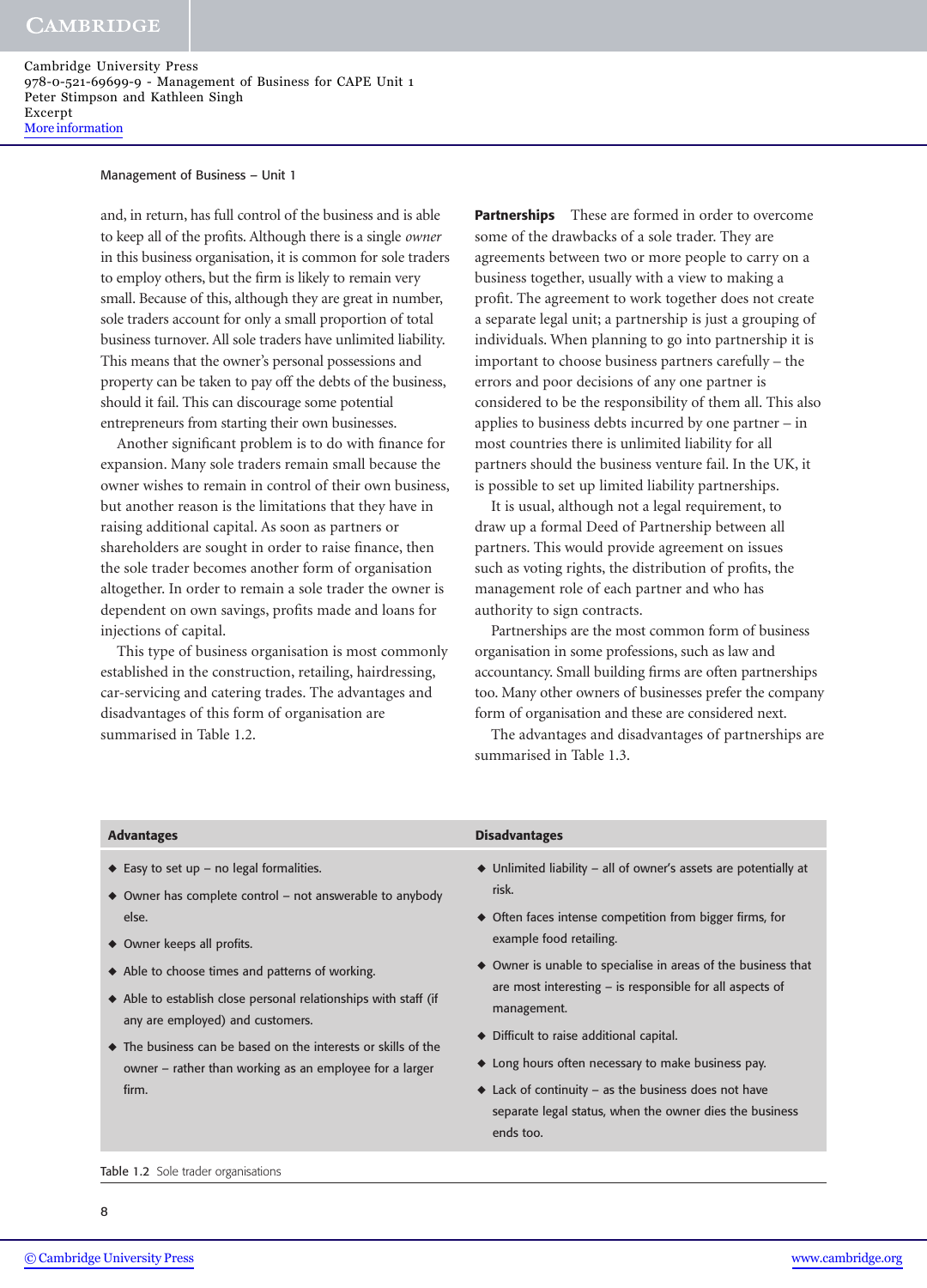Types of business activity

| • Partners may specialise in different areas of business<br>$\blacklozenge$ Unlimited liability for all partners (with some exceptions).<br>management.<br>$\blacklozenge$ Profits are shared.<br>$\triangleleft$ Shared decision making.<br>$\bullet$ There is, as with sole traders, no continuity and the<br>$\blacklozenge$ Additional capital injected by each partner.<br>partnership will have to be reformed in the event of the<br>death of one of the partners.<br>◆ Business losses shared between the partners.<br>$\blacklozenge$ All partners are bound by the decisions of any one of<br>$\blacklozenge$ Greater privacy and fewer legal formalities than corporate<br>them.<br>organisations (companies).<br>$\blacklozenge$ Not possible to raise capital from selling shares.<br>◆ New ideas injected into the business.<br>A sole trader, taking on partners, will lose independence | <b>Advantages</b> | <b>Disadvantages</b> |
|---------------------------------------------------------------------------------------------------------------------------------------------------------------------------------------------------------------------------------------------------------------------------------------------------------------------------------------------------------------------------------------------------------------------------------------------------------------------------------------------------------------------------------------------------------------------------------------------------------------------------------------------------------------------------------------------------------------------------------------------------------------------------------------------------------------------------------------------------------------------------------------------------------|-------------------|----------------------|
|                                                                                                                                                                                                                                                                                                                                                                                                                                                                                                                                                                                                                                                                                                                                                                                                                                                                                                         |                   | of decision making.  |

**Limited companies** There are three distinct and important differences between companies and the two forms of 'unincorporated' business organisations that we have just studied. These are:

- **1** *Limited liability.* The ownership of companies is divided into small units called shares. People can buy these and become 'shareholders' – part owners of the business. It is possible to buy just one share but usually these are owned in blocks, and it is possible for one person or organisation to have complete control by owning more than 50% of the shares. Individuals with large blocks of shares often become directors of the business. All shareholders benefit from the advantage of limited liability. The only liability – or potential loss – a shareholder has is the amount paid for the shares. Nobody can make any further claim against shareholders, should the company fail. Liability is limited to the shareholding. This has two important effects:
	- ◆ people are prepared to provide finance to enable companies to expand,
	- ◆ the greater risk of the company failing to pay its debts is now transferred from investors to creditors (those suppliers/lenders who have not been paid). Creditors, as a result, are very interested in both ensuring that the word 'limited' appears in the company name and

scrutinising the company's accounts for signs of potential future weakness.

- **2** *Legal personality.* A company is recognised in law as having a legal identity separate from that of its owners. This means, for example, that if the foods sold by a company are found to be dangerous or faulty, the company itself can be taken to court – not the owners, as would be the case with either a sole trader or a partnership. A company can be sued and can itself sue through the courts. This does not take all legal responsibilities away from the managers and owners. For example, directors can be legally responsible if they knowingly continue trading with a company that is illiquid. They must still act responsibly and in accordance with the stated aims of the business and within the law.
- **3** *Continuity.* In a company, the death of an owner or director does not lead to its break up or dissolution. All that happens is that ownership continues through the inheritance of the shares, and there is no break in ownership at all.

**Private limited companies** The protection that comes from being a company is therefore substantial. Small firms can gain this protection when the owner(s) create a private limited company. The word 'Limited' or 'Ltd'